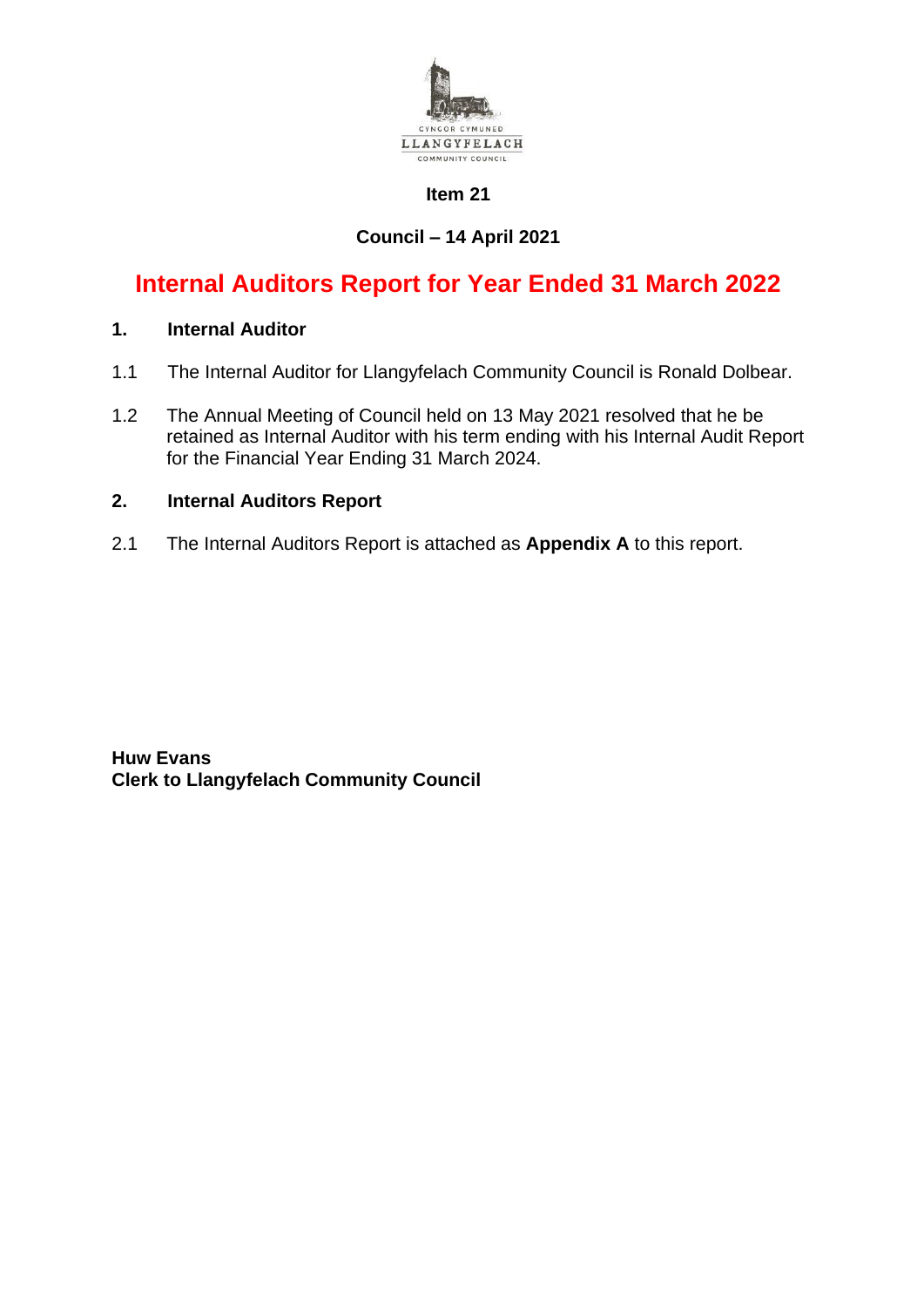# **Appendix A**

# **Internal Audit Report**

To the Members of the Llangyfelach Community Council

I have conducted an internal audit of the financial statements of the Council for the year ended 31st March 2022. Set out below are the areas covered during the audit and any matters arising.

# **1. Books of account.**

I have examined the financial statements generated from the Councils Accounting Software. A 100% sample of entries were vouched to the bank statements. The clerk provided digital copies of all supporting documents.

# **2. Financial Regulations and VAT**

The financial records support the accounts and have been properly authorized by council. The council has received regular finance reports on all income and expenditure and regular bank reconciliations.

### **3. Risk Assessment.**

Council minutes demonstrate that its activities are regularly reviewed, and appropriate consideration is given to risks and benefits of its decisions. The council has appropriate insurance to cover its risks and liabilities arising from its activities.

# **4. The annual precept processes.**

The accounts demonstrate that the council has made satisfactory progress in implementing its Community Support Program. Council reserves have been reduced by some £7,000 which reflects the progress of the initiative.

### **5. Income and VAT**

The accounting software properly records VAT and the appropriate refund has been claimed in respect of 2020/2021.

### **6. Salaries**

The Clerks salary and related HMRC payments were reconciled to the Clerks annual P60.

### **7. Asset register**

The asset register was examined, and I am satisfied that it is current and up to date.

### **8. Financial reporting**.

The council receives regular reports of income and expenditure, and a detailed budget monitoring system is in place.